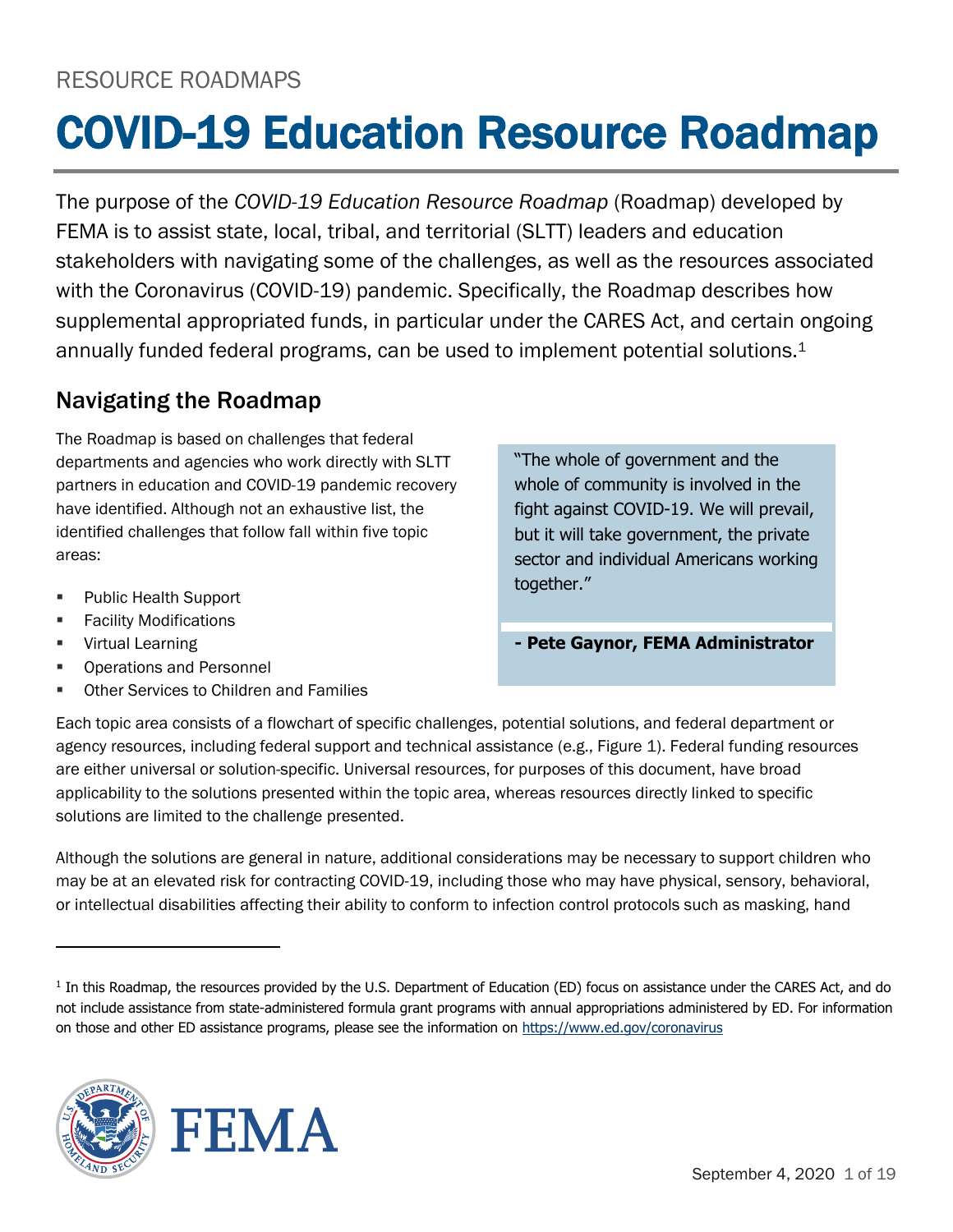washing, or distancing.<sup>2</sup> Additionally, schools may need to consider extra precautions for students, teachers, and staff who may be considered high risk because of known conditions such as respiratory compromise, diabetes, or advanced age. Finally, entities that use federal funds to support COVID-19 relief must ensure that such uses are reasonable, necessary, allowable, and allocable to the federal source program (i.e., resource), whether that program is universal or solution-specific.

The Roadmap also includes a Funding Index (Index) that provides an overview of resource structure and connection to the identified education challenges. The Index is designed to help SLTT partners navigate resource availability, find opportunities to leverage assistance across federal programs, and avoid potential areas of duplication of benefits. For example, some of the resources, such as the Governor's Emergency Education Relief Fund and Coronavirus Relief Fund, are federal resources allocated to the Governor (i.e., Governor's Emergency Education Relief Fund), or to state and local governments (i.e., Coronavirus Relief Fund), and thus may be subject to state and local decision-making for eligible activities. Other resources are provided directly to educational institutions and have broad flexibility to be used for eligible costs that best fit each educational institution's most critical needs. This information can help inform decisions on how to apply funding to maximize recovery outcomes.

Please note that the information that follows is for general informational purposes only and are compiled with publicly available information or with information provided by sources that are publicly obtained and should be viewed as only a starting point for navigating challenges and available resources. The user should always directly consult the provider of a potential resource (i.e., the respective department or agency administering the federal program) for current program information, as well as to verify whether the user's proposed activities would be allowable under a particular program.

<sup>&</sup>lt;sup>2</sup> Children identified as having a disability may be eligible for services under the Individuals with Disabilities Education Act (IDEA) or Section 504 of the Rehabilitation Act of 1973.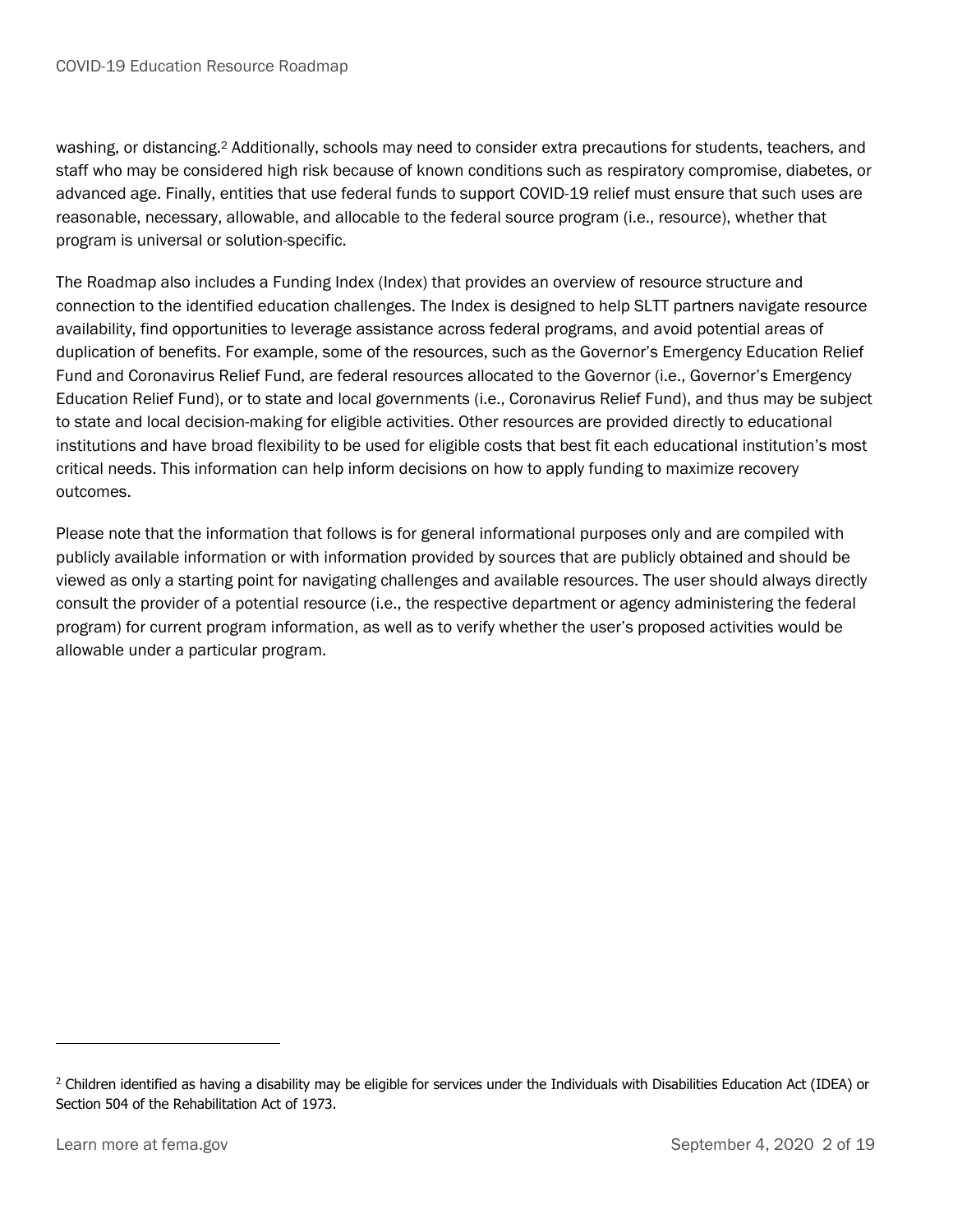

Note: HHS Public Health Emergency (PHE[\) Cloth Face Masks in Schools](https://www.phe.gov/facecovering/Pages/State-Allocations.aspx) program supports safe school reopening by providing cloth face masks to states for distribution to schools.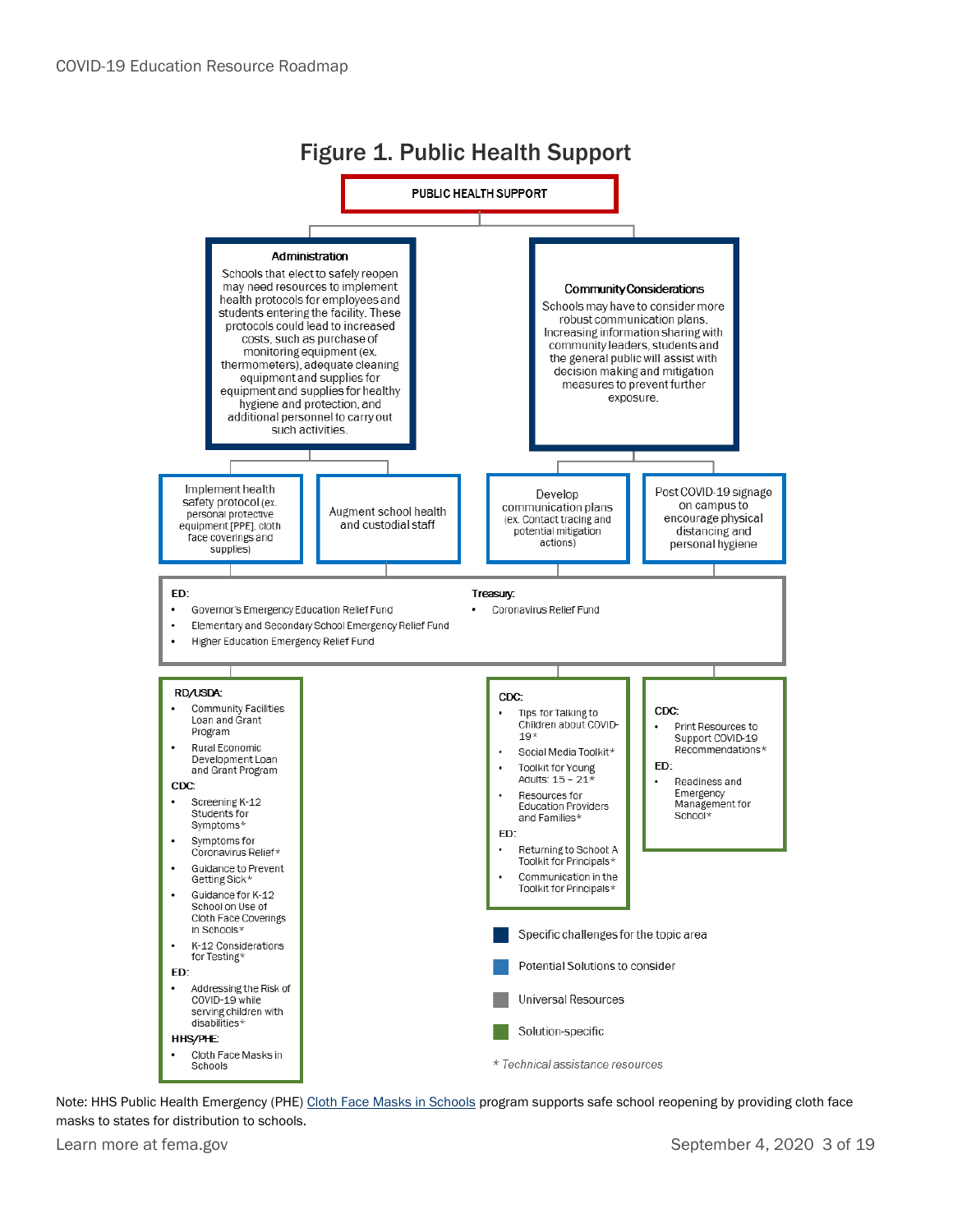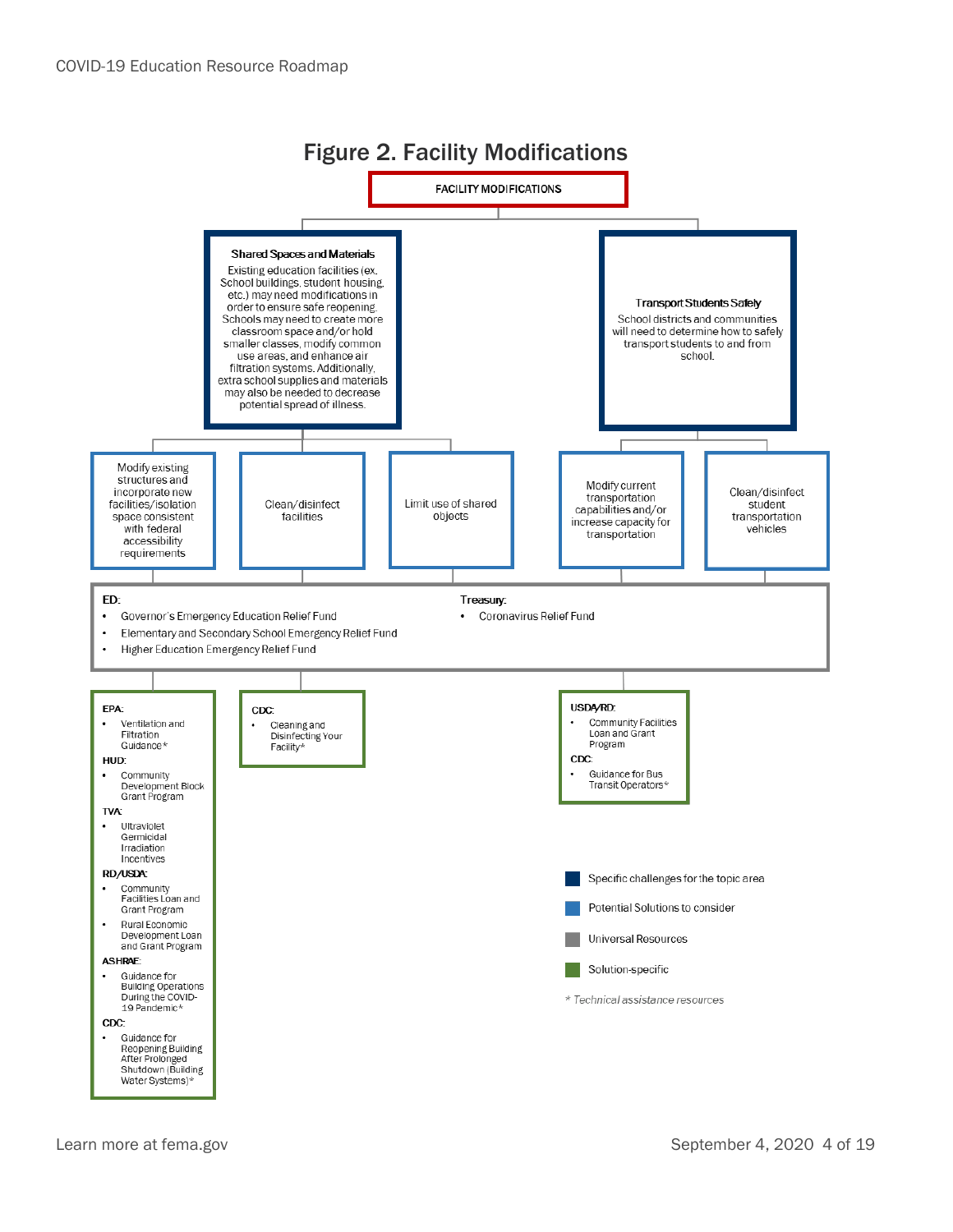

Note: The FCC's "Keep Americans Connected" pledging period has passed, but resources are still available.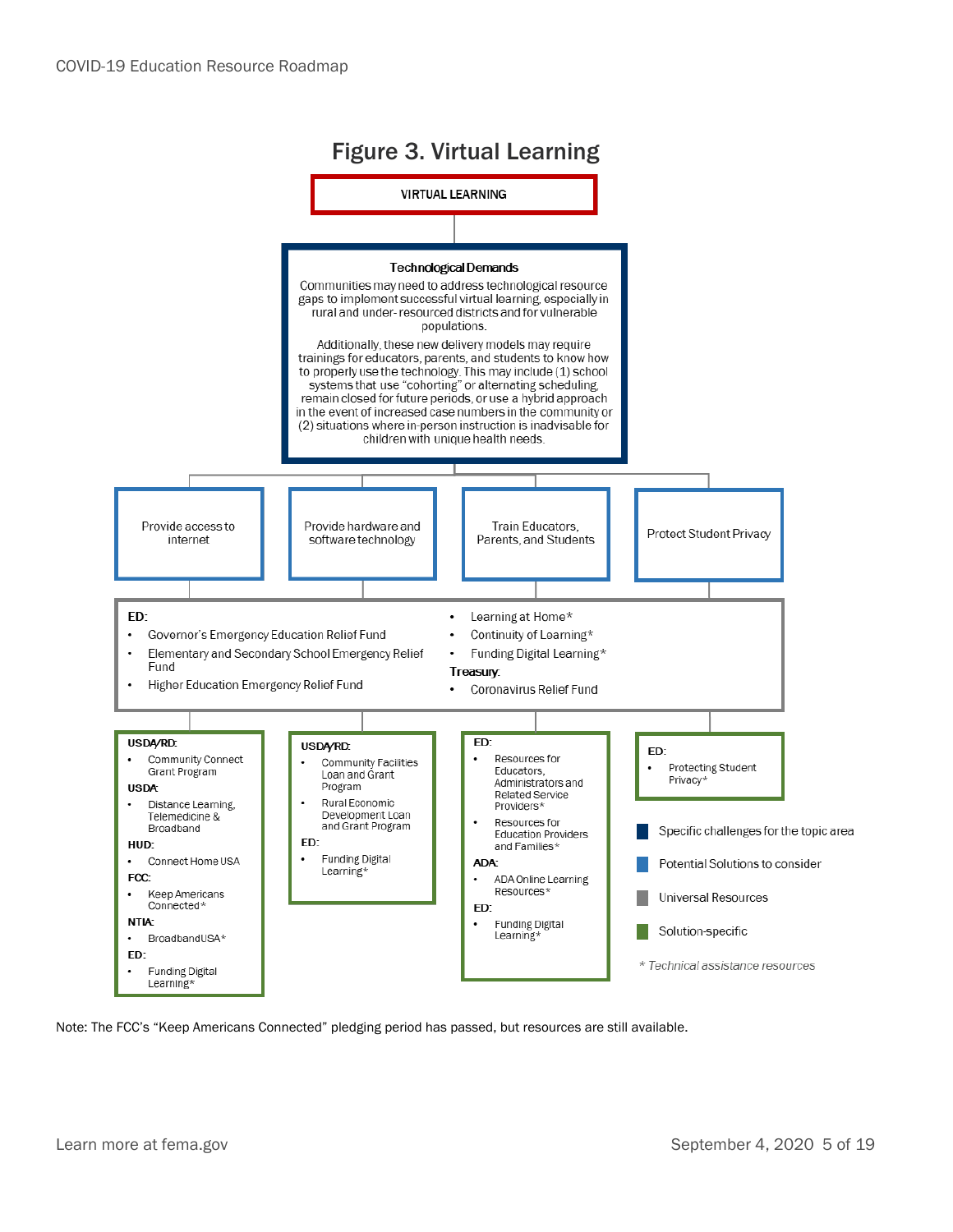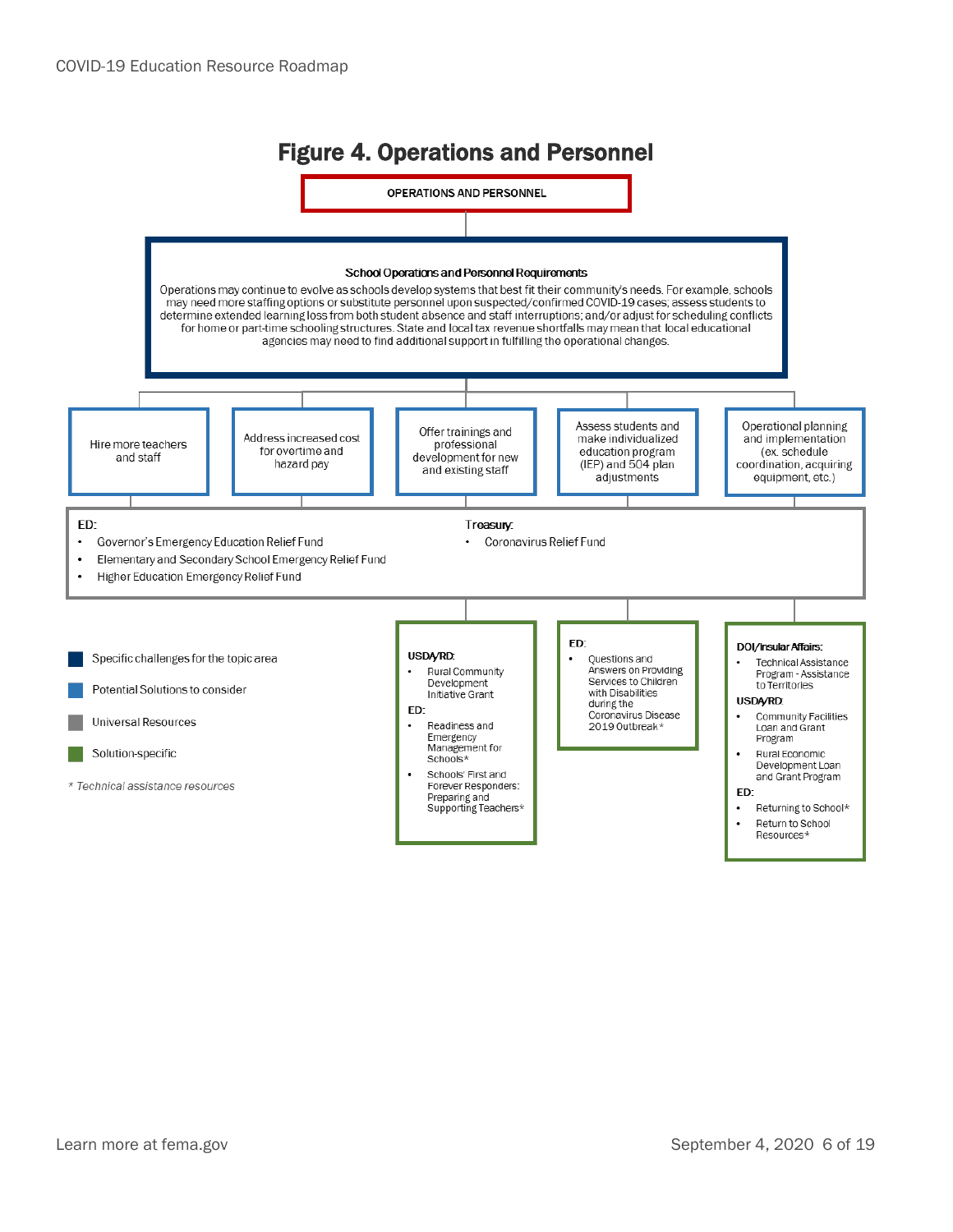#### Figure 5. Other Services to Children and Families

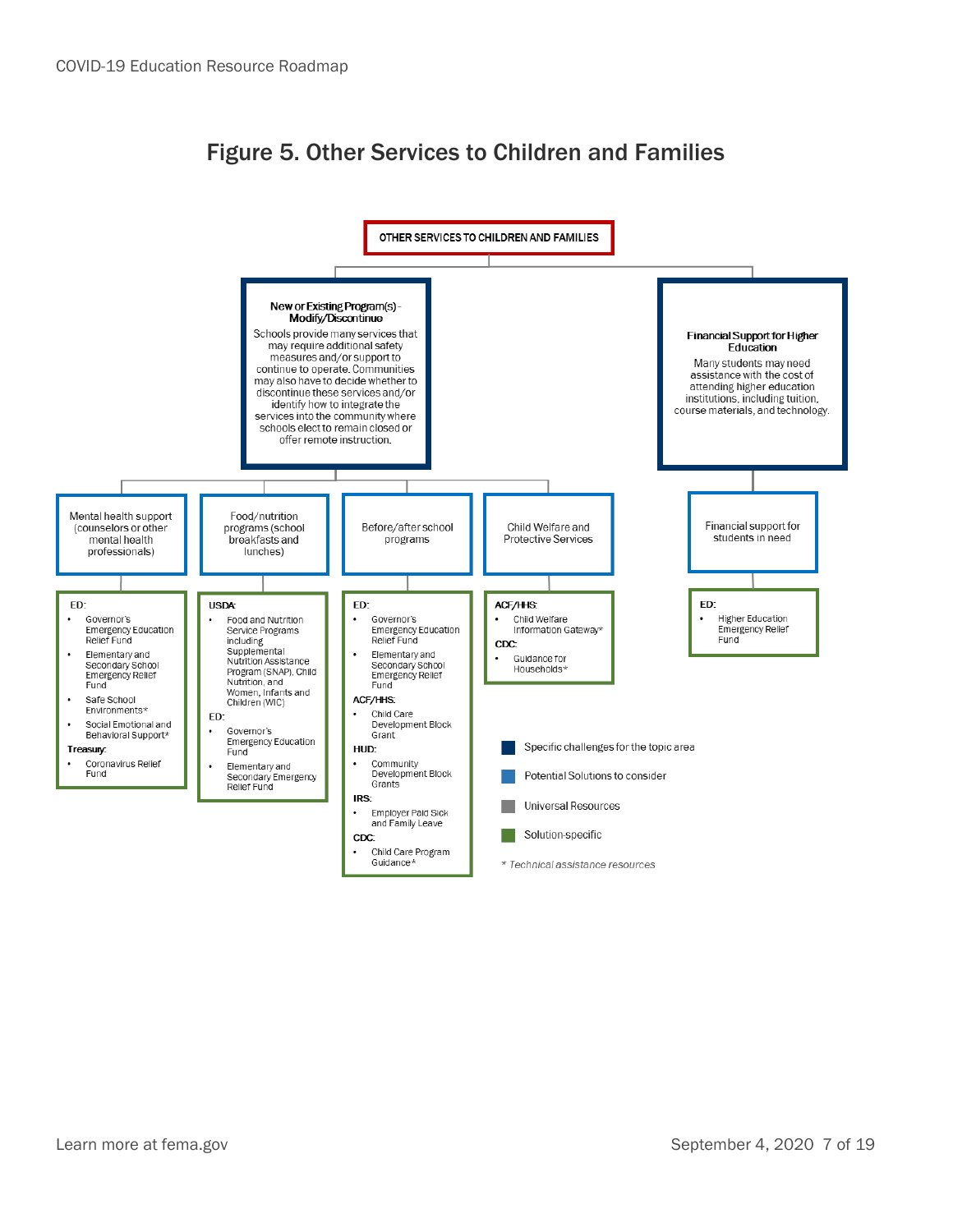### Funding Index

| Program                                                                      | <b>Program Delivery</b>   |                                                 |                                                 |                                    | Additional<br><b>Information</b>        |                                   |                                       |                          |                                                      |
|------------------------------------------------------------------------------|---------------------------|-------------------------------------------------|-------------------------------------------------|------------------------------------|-----------------------------------------|-----------------------------------|---------------------------------------|--------------------------|------------------------------------------------------|
|                                                                              | <b>Funds to</b><br>SLTT** | <b>Direct Assistance</b><br>to<br>SEA/LEA/IHE** | <b>Funding</b><br>Allocated<br>as of<br>7/15/20 | <b>Public</b><br>Health<br>Support | <b>Facility</b><br><b>Modifications</b> | <b>Virtual</b><br><b>Learning</b> | <b>Operations</b><br>and<br>Personnel | Other<br><b>Services</b> | Links to<br>Program<br><b>Websites</b>               |
| <b>Child Care</b><br><b>Development</b><br><b>Block Grant</b><br>(HHS/ACF)   |                           | $\bullet$                                       |                                                 | $\bullet$                          |                                         |                                   |                                       | Ø                        | <b>ACF Child</b><br>Care COVID-<br>19 Resources      |
| <b>Community</b><br><b>Connect Grant</b><br>Program<br>$(USDA/RD)*$          |                           | $\bullet$                                       |                                                 | Ø                                  |                                         | Ø                                 |                                       |                          | Community<br>Connect<br>Grants<br>Website            |
| <b>Community</b><br><b>Development</b><br><b>Block Grant</b><br>(CDBG) (HUD) | Ø                         | $\bullet$                                       |                                                 | $\bullet$                          | Ø                                       |                                   |                                       | Ø                        | <b>CDBG</b><br>Website:<br><b>CDBG-CV</b><br>Website |

\*Items that may provide assistance but are not CARES Act funded

\*\*State, Local, Tribal, and Territorial (SLLT) organizations (such as State/Local Administration, Local Housing Agencies, etc.) other than State education agency (SEA), local education agency (LEA), and Institution of Higher Education (IHE)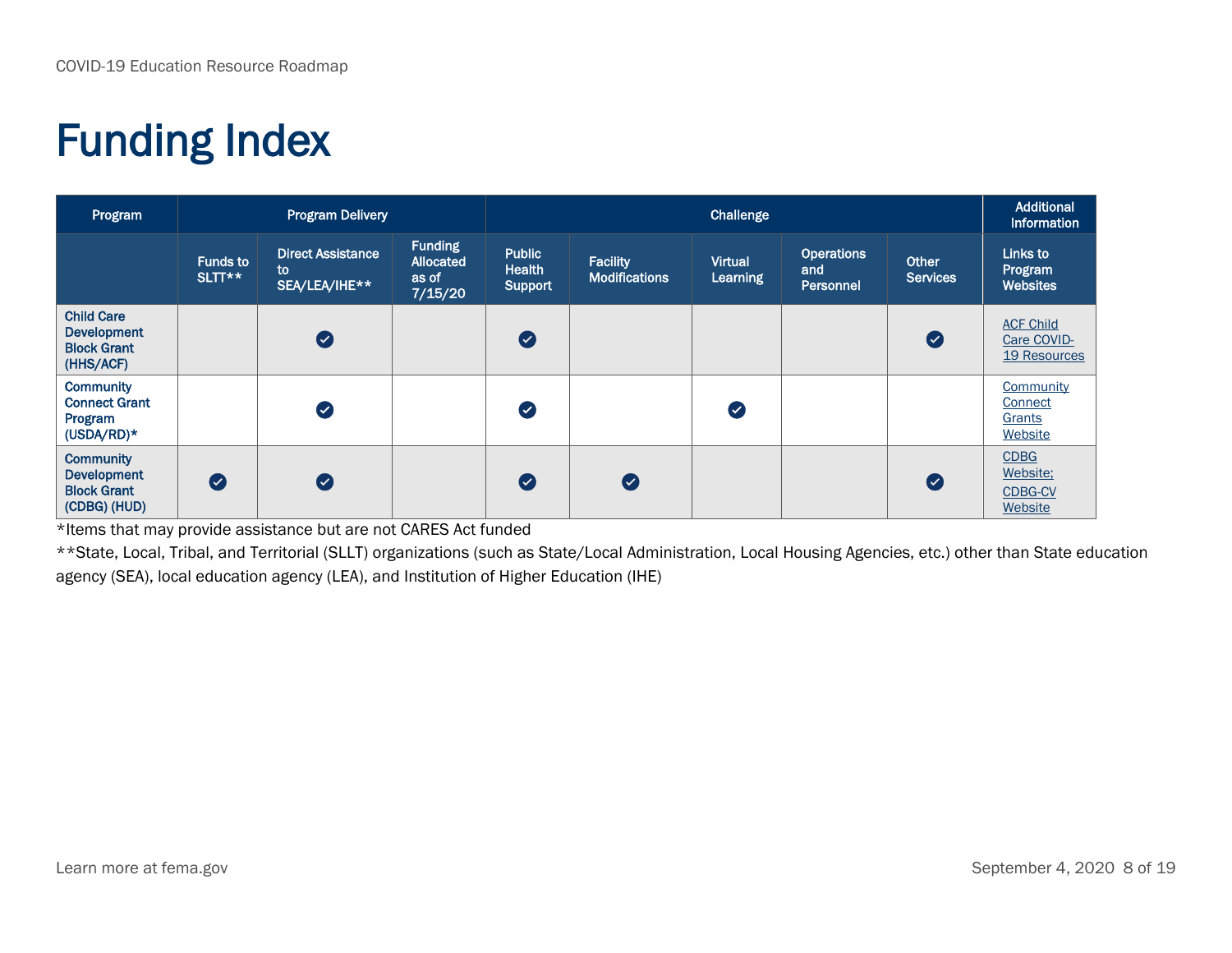| Program                                                                                                                    | <b>Program Delivery</b>      |                                              |                                                 |                                                  | Additional<br><b>Information</b>        |                            |                                       |                       |                                                                      |
|----------------------------------------------------------------------------------------------------------------------------|------------------------------|----------------------------------------------|-------------------------------------------------|--------------------------------------------------|-----------------------------------------|----------------------------|---------------------------------------|-----------------------|----------------------------------------------------------------------|
|                                                                                                                            | <b>Funds</b><br>to<br>SLTT** | <b>Direct Assistance to</b><br>SEA/LEA/IHE** | <b>Funding</b><br>Allocated<br>as of<br>7/15/20 | <b>Public</b><br><b>Health</b><br><b>Support</b> | <b>Facility</b><br><b>Modifications</b> | <b>Virtual</b><br>Learning | <b>Operations</b><br>and<br>Personnel | <b>Other Services</b> | Links to<br>Program<br><b>Websites</b>                               |
| <b>Connect</b><br><b>Home USA</b><br>$(HUD)*$                                                                              |                              | $\bullet$                                    |                                                 | $\bullet$                                        |                                         | $\bullet$                  |                                       |                       | Connect<br><b>Home USA</b><br>Website                                |
| <b>Coronavirus</b><br><b>Relief Fund</b><br>(CRF)<br>(Treasury)                                                            | $\bullet$                    | $\bullet$                                    | $\bullet$                                       | $\bullet$                                        | $\bullet$                               | $\bullet$                  |                                       |                       | <b>CRF Website;</b><br><b>CRF FAQS</b>                               |
| <b>Distance</b><br>Learning,<br><b>Telemedicine</b><br>& Broadband<br>Program<br>(USDA)                                    | $\bullet$                    |                                              | $\bullet$                                       |                                                  |                                         | $\bullet$                  |                                       |                       | <b>Distance</b><br>Learning &<br>Telemedicine<br>Grants<br>Website   |
| Elementary<br>and<br>Secondary<br><b>School</b><br><b>Emergency</b><br><b>Relief Fund</b><br>(ESSERF)<br>(ED) <sup>3</sup> |                              | $\bullet$                                    | $\bullet$                                       | $\bullet$                                        | $\bullet$                               | Ø                          | Ø                                     | $\bullet$             | <b>ESSERF</b><br>Website:<br><b>ESSERF</b><br><b>FAQ<sub>S</sub></b> |

\*Items that may provide assistance but are not CARES Act funded

\*\*State, Local, Tribal, and Territorial (SLLT) organizations (such as State/Local Administrations, Local Housing Agencies, etc.) other than State education agency (SEA), local education agency (LEA), and Institution of Higher Education (IHE)

<sup>&</sup>lt;sup>3</sup> ESSERF requires a local educational agency (LEA) that receives funds to provide equitable services to students and teachers in non-public schools. These funds are not intended for all public health costs, but those to help schools and districts (as presented in Figures 1-5). The SEA can set aside up to 10% for state-level activities, which can be awarded to SLTTs.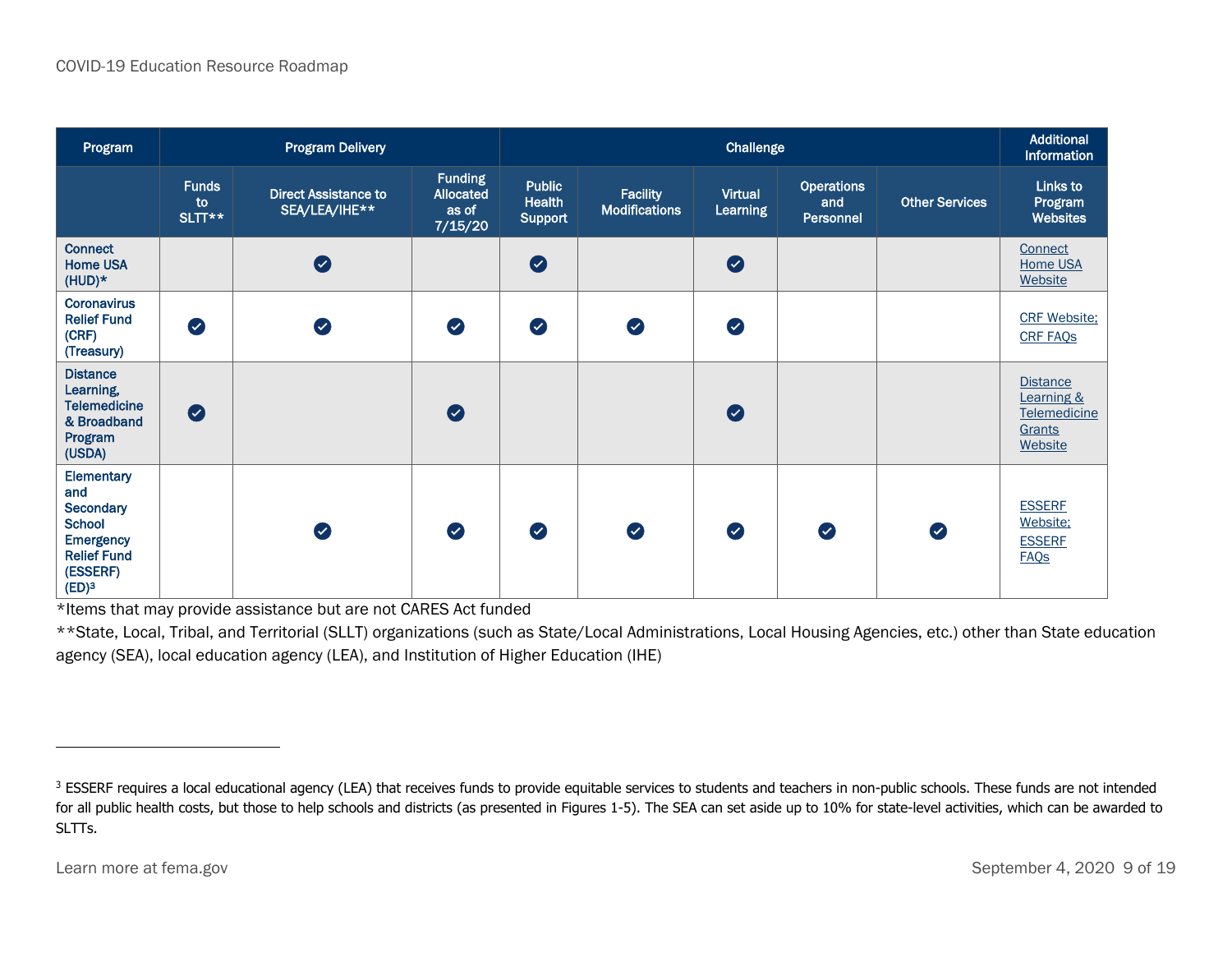#### COVID-19 Education Resource Roadmap

| Program                                                                                                 |                           | <b>Program Delivery</b>                         |                                                 |                                           | Challenge                               |                                   |                                       |                                 | <b>Additional</b><br><b>Information</b>                                |
|---------------------------------------------------------------------------------------------------------|---------------------------|-------------------------------------------------|-------------------------------------------------|-------------------------------------------|-----------------------------------------|-----------------------------------|---------------------------------------|---------------------------------|------------------------------------------------------------------------|
|                                                                                                         | <b>Funds to</b><br>SLTT** | <b>Direct Assistance</b><br>to<br>SEA/LEA/IHE** | <b>Funding</b><br>Allocated<br>as of<br>7/15/20 | Public<br><b>Health</b><br><b>Support</b> | <b>Facility</b><br><b>Modifications</b> | <b>Virtual</b><br><b>Learning</b> | <b>Operations</b><br>and<br>Personnel | <b>Other</b><br><b>Services</b> | Links to Program<br><b>Websites</b>                                    |
| Governor's<br><b>Emergency</b><br><b>Education</b><br><b>Relief Fund</b><br>(GEERF) (ED) <sup>4</sup>   | $\bullet$                 |                                                 | Ø                                               | $\bullet$                                 | $\bullet$                               | $\bullet$                         | $\bullet$                             | $\bullet$                       | <b>GEERF Website:</b><br><b>GEERF FAOS</b>                             |
| <b>Higher</b><br><b>Education</b><br><b>Emergency</b><br><b>Relief Fund</b><br>(HEERF) (ED)             |                           | Ø                                               | $\bullet$                                       | $\bullet$                                 | Ø                                       | $\bullet$                         | $\bullet$                             | $\bullet$                       | <b>HEERF Website</b>                                                   |
| <b>IRS Paid Sick</b><br>and Paid<br><b>Family Leave-</b><br><b>Employer Tax</b><br><b>Credits (IRS)</b> |                           | Ø                                               |                                                 | $\boldsymbol{O}$                          |                                         |                                   |                                       | $\bullet$                       | IRS COVID-19<br><b>Tax Credits:</b><br>DOL COVID-19<br>Paid Leave FAQs |

\*Items that may provide assistance but are not CARES Act funded

\*\*State, Local, Tribal, and Territorial (SLLT) organizations (such as State/Local Administrations, Local Housing Agencies, etc.) other than State education agency (SEA), local education agency (LEA), and Institution of Higher Education (IHE)

<sup>&</sup>lt;sup>4</sup> GEERF requires a local educational agency (LEA) that receives funds to provide equitable services to students and teachers in non-public schools.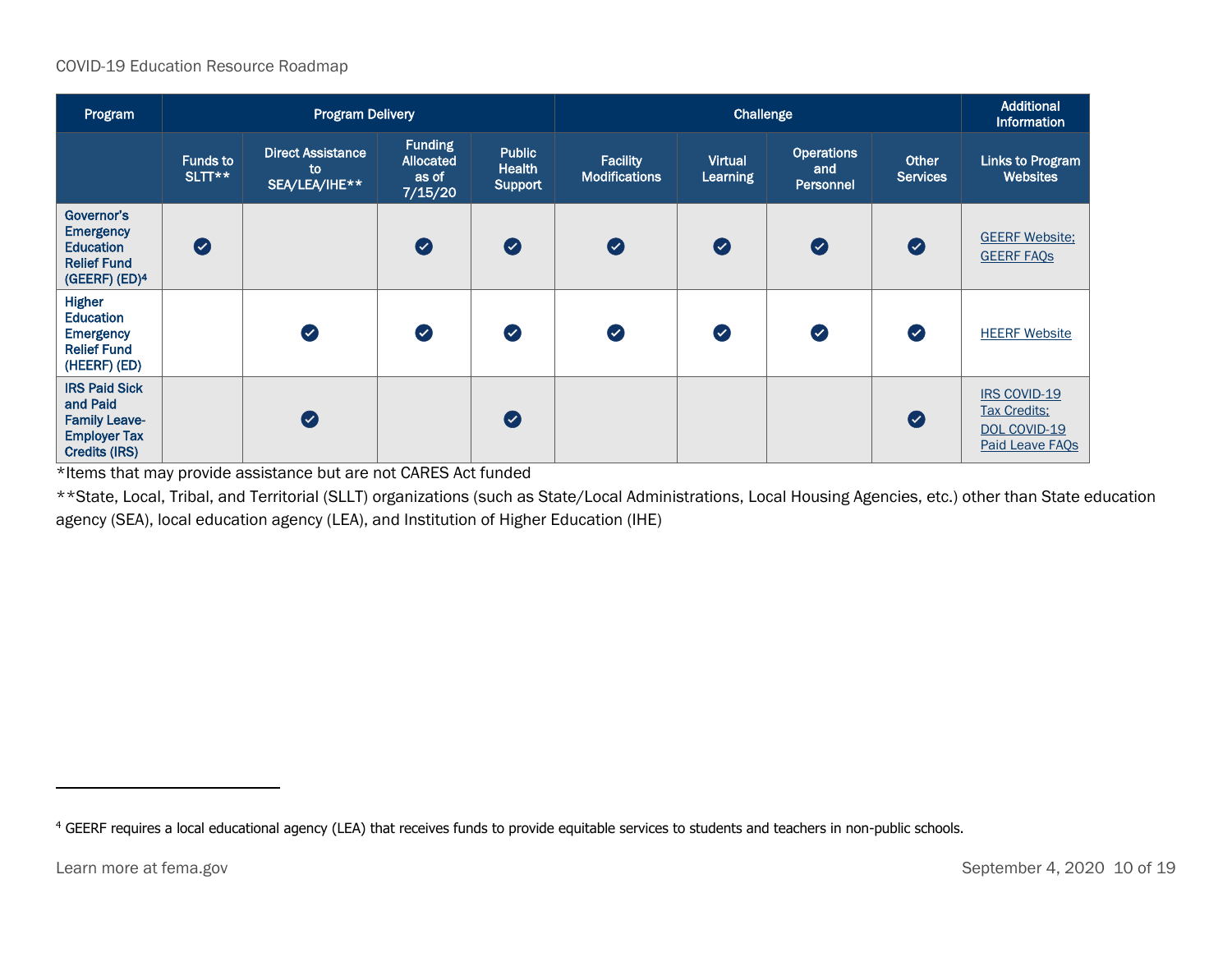| Program                                                                                         | <b>Program Delivery</b>   |                                                 |                                                 |                                           | Additional<br><b>Information</b>        |                            |                                              |                                 |                                                                                             |
|-------------------------------------------------------------------------------------------------|---------------------------|-------------------------------------------------|-------------------------------------------------|-------------------------------------------|-----------------------------------------|----------------------------|----------------------------------------------|---------------------------------|---------------------------------------------------------------------------------------------|
|                                                                                                 | <b>Funds to</b><br>SLTT** | <b>Direct Assistance</b><br>to<br>SEA/LEA/IHE** | <b>Funding</b><br>Allocated<br>as of<br>7/15/20 | <b>Public</b><br><b>Health</b><br>Support | <b>Facility</b><br><b>Modifications</b> | <b>Virtual</b><br>Learning | <b>Operations</b><br>and<br><b>Personnel</b> | <b>Other</b><br><b>Services</b> | Links to<br>Program<br><b>Websites</b>                                                      |
| <b>Rural Economic</b><br><b>Development</b><br><b>Loan and Grant</b><br>Program<br>$(USDA/RD)*$ |                           | Ø                                               |                                                 | $\bullet$                                 | $\bullet$                               | $\bullet$                  | $\bullet$                                    |                                 | Rural<br>Economic<br>Development<br>Loan and<br><b>Grant Website</b>                        |
| <b>Technical</b><br><b>Assistance</b><br>Program -<br>Assistance to<br><b>Territories</b>       | $\bullet$                 |                                                 |                                                 |                                           |                                         |                            | $\bullet$                                    |                                 | <b>Technical</b><br><b>Assistance</b><br>Program and<br><b>TAP COVID-19</b><br>page Website |
| <b>Ultraviolent</b><br>Germicidal<br><b>Irradiation</b><br>Incentives (TVA)*                    |                           | Ø                                               |                                                 | $\bullet$                                 | Ø                                       |                            |                                              |                                 | <b>TVA</b><br>Incentives<br>Guide                                                           |

\*Items that may provide assistance but are not CARES Act funded

\*\*State, Local, Tribal, and Territorial (SLLT) organizations (such as State/Local Administrations, Local Housing Agencies, etc.) other than State education agency (SEA), local education agency (LEA), and Institution of Higher Education (IHE)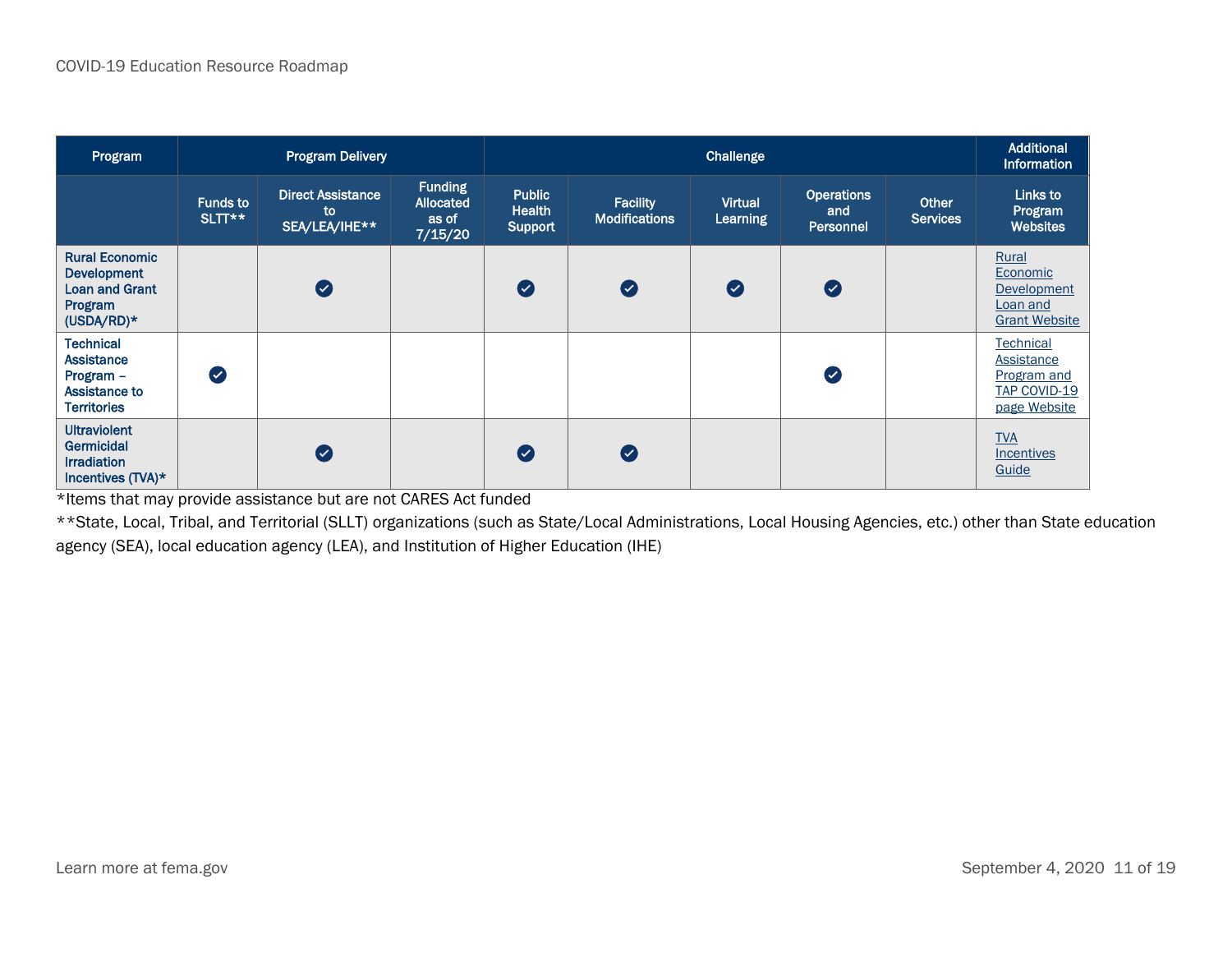### UPCOMING

| Program                                         | <b>Program Delivery</b>   |                                              |                                                 | Challenge                                        |                                  |                            |                                              |                          | Additional<br>Information                          |
|-------------------------------------------------|---------------------------|----------------------------------------------|-------------------------------------------------|--------------------------------------------------|----------------------------------|----------------------------|----------------------------------------------|--------------------------|----------------------------------------------------|
|                                                 | <b>Funds to</b><br>SLTT** | <b>Direct Assistance to</b><br>SEA/LEA/IHE** | <b>Funding</b><br>Allocated<br>as of<br>7/15/20 | <b>Public</b><br><b>Health</b><br><b>Support</b> | Facility<br><b>Modifications</b> | <b>Virtual</b><br>Learning | <b>Operations</b><br>and<br><b>Personnel</b> | Other<br><b>Services</b> | Links to<br>Program<br><b>Websites</b>             |
| <b>CARES Act</b><br><b>Project SERV</b><br>(ED) |                           |                                              |                                                 |                                                  |                                  | ( ✓                        |                                              | ∣ √                      | <b>CARES Act</b><br><b>Project SERV</b><br>Website |

\*Items that may provide assistance but are not CARES Act funded

\*State, Local, Tribal, and Territorial (SLLT) organizations (such as State/Local Administrations, Local Housing Agencies, etc.) other than State education agency (SEA), local education agency (LEA), and Institution of Higher Education (IHE)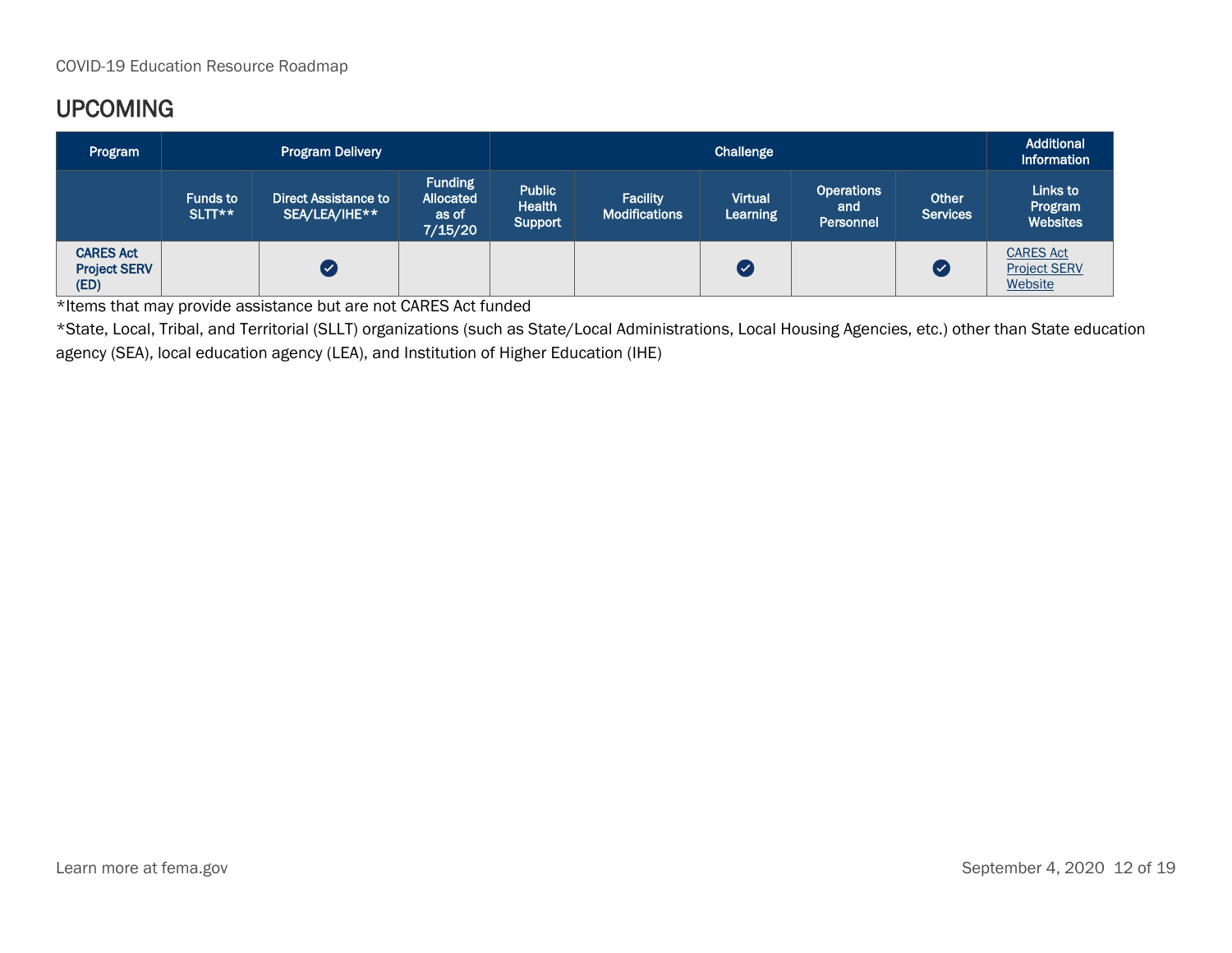### Technical Assistance

#### General

Through collaboration and coordination, State and local educational agencies and schools are able to disseminate critical information about COVID-19 and how it can be potentially transmitted to students, families, staff, and community. The U.S. Department of Education maintains helpful resources for K-12 schools, institutions of higher education, stakeholders, families and others at the following links:

- COVID-19 Information and Resources for Schools and School Personnel
- [Office of Elementary and Secondary Education](https://oese.ed.gov/)
- [Institute of Education Sciences,](https://ies.ed.gov/) which provides [Evidence-Based Resources](https://ies.ed.gov/ncee/edlabs/projects/covid-19/?utm_content=&utm_medium=email&utm_name=&utm_source=govdelivery&utm_term=) and guidance about teaching and learning in a remote environment
- [Office of Special Education and Rehabilitative Services](https://www2.ed.gov/about/offices/list/osers/index.html)
	- o [Office of Special Education Programs](https://www2.ed.gov/about/offices/list/osers/osep/index.html)
- [Office of Educational Technology](https://tech.ed.gov/)
- **[Student Privacy Policy Office](https://studentprivacy.ed.gov/)**

With respect to specific CARES Act funding, the Department maintains key information here[: CARES](https://www.ed.gov/coronavirus/cares-act-emergency-relief)  [Act Emergency Relief.](https://www.ed.gov/coronavirus/cares-act-emergency-relief)

In recent months and in response to the coronavirus pandemic, the Department has granted [waivers](https://www.ed.gov/coronavirus/waivers-and-flexibility) of key provisions of the Elementary and Secondary Education Act (ESEA), as well as published [FAQs](https://www.ed.gov/coronavirus/program-information)  [and Responses](https://www.ed.gov/coronavirus/program-information) addressing aspects of the ESEA, the Higher Education Act, and Special Education and Rehabilitative Services, Career, Technical and Adult Education, and Civil Rights.

Additionally, the Centers for Disease Control and Prevention maintains important information on how to respond to COVID-19, among other things, through its [Considerations for Schools.](https://www.cdc.gov/coronavirus/2019-ncov/community/schools-childcare/index.html)

With respect to the [Bureau of Indian Education \(BIE\),](https://www.bie.edu/) it too has developed guidance to support the recovery and opening of schools in tribal communities. The BIE's [COVID-19 page](https://www.bie.edu/covid-19) provides relevant updates regarding school openings and related matters. The [CARES Act page](https://www.bia.gov/covid-19/cares-act) outlines planning for distribution and use of CARES Act funding.

For additional information on schools' civil rights responsibilities during the COVID-19 pandemic, the U.S. Department of Education Office for Civil Rights has provided two fact sheets: the March 16, 2020 [Fact Sheet](https://www2.ed.gov/about/offices/list/ocr/docs/ocr-coronavirus-fact-sheet.pdf) and the March 21, 2020 [Fact Sheet.](https://www2.ed.gov/about/offices/list/ocr/frontpage/faq/rr/policyguidance/Supple%20Fact%20Sheet%203.21.20%20FINAL.pdf) In addition, the U.S. Department of Education Office for Civil Rights developed an [assistance document for postsecondary education](https://www2.ed.gov/about/offices/list/ocr/docs/20200512-qa-psi-covid-19.pdf) institutions.

Technical assistance centers offer general support, which include:

- [Readiness and Emergency Management for Schools \(REMS\)](https://rems.ed.gov/)
- [National Center on Safe Supporting Learning Environments](https://safesupportivelearning.ed.gov/responding-covid-19-pandemic)
- [Comprehensive Centers](http://www.compcenternetwork.org/)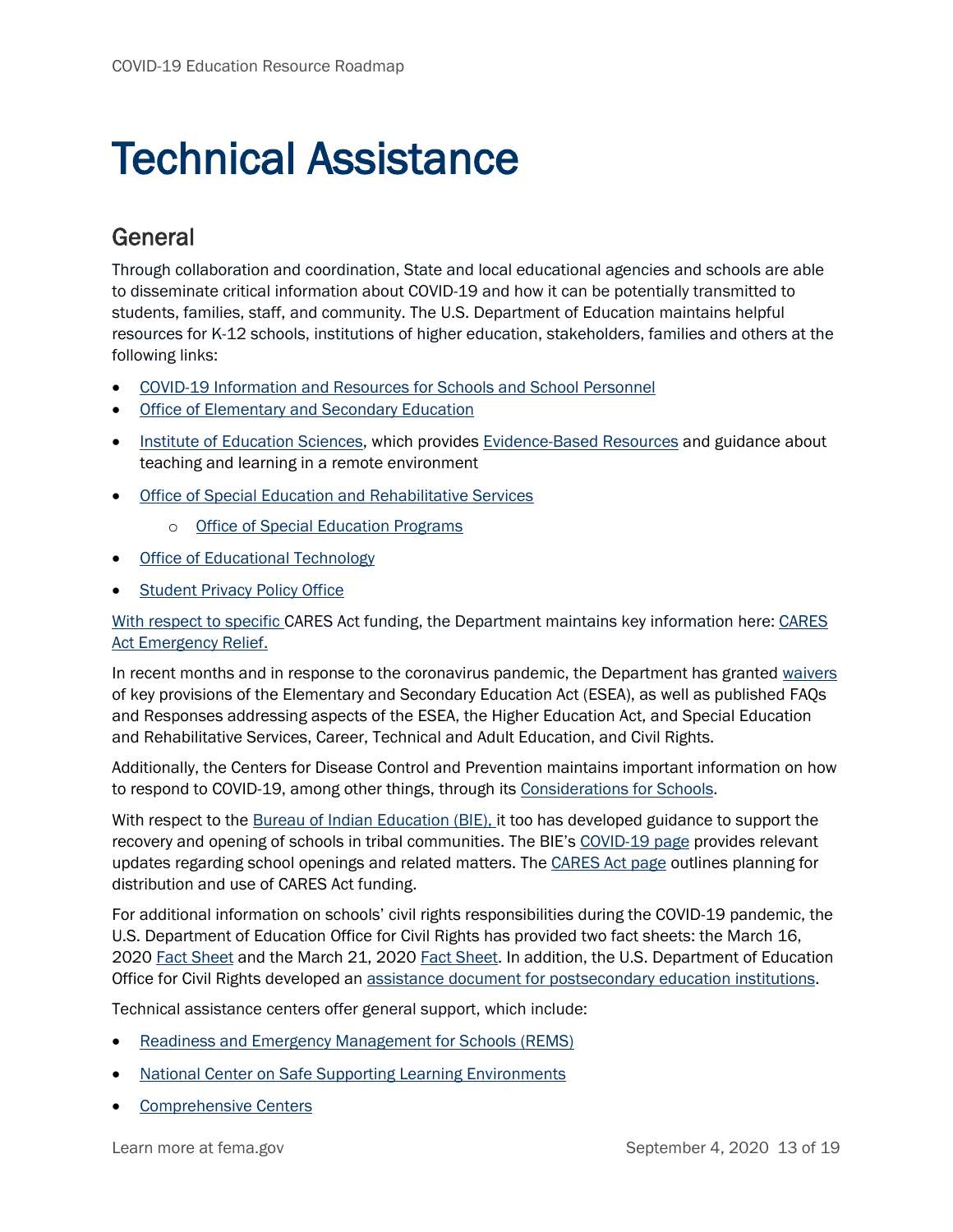#### Public Health Support

The CDC offer several resources to support public health and mitigate the spread of COVID-19.

For general COVID-19 information, please visit:

- **[Symptoms for Coronavirus](https://www.cdc.gov/coronavirus/2019-ncov/symptoms-testing/symptoms.html)**
- [Guidance to Prevent Getting Sick](https://www.cdc.gov/coronavirus/2019-ncov/prevent-getting-sick/index.html)
- [Handwashing: Clean Hands Save Lives](https://www.cdc.gov/handwashing/when-how-handwashing.html)

For screenings students and testing considerations, please visit:

- Screening K-12 Students for Symptoms of COVID-19
- [K-12 Considerations for Testing COVID-19](https://www.cdc.gov/coronavirus/2019-ncov/community/schools-childcare/k-12-testing.html)
- [Higher Education Considerations for Testing for COVID-19](https://www.cdc.gov/coronavirus/2019-ncov/community/colleges-universities/ihe-testing.html)

For information on cloth face coverings, including challenges that educational settings may face using cloth face coverings, the CDC offers [Guidance for K-12 School Administrators on Use of Cloth](https://www.cdc.gov/coronavirus/2019-ncov/community/schools-childcare/cloth-face-cover.html)  [Face Coverings in Schools.](https://www.cdc.gov/coronavirus/2019-ncov/community/schools-childcare/cloth-face-cover.html)

If schools wish to share CDC information through social media or signage, there is both a [Social](https://www.cdc.gov/coronavirus/2019-ncov/communication/social-media-toolkit.html)  [Media Toolkit](https://www.cdc.gov/coronavirus/2019-ncov/communication/social-media-toolkit.html) and [Print Resources to Support COVID-19 Recommendations.](https://www.cdc.gov/coronavirus/2019-ncov/communication/print-resources.html) Additionally, [Tips for](https://www.cdc.gov/coronavirus/2019-ncov/daily-life-coping/talking-with-children.html)  [Talking to Children about COVID-19](https://www.cdc.gov/coronavirus/2019-ncov/daily-life-coping/talking-with-children.html) provides messages to help adults have conversations with children about COVID-19.

#### Facility Modifications

To prevent the spread of COVID-19, schools should consider the following with regards to cleaning and disinfecting:

- [Guidance for Cleaning and Disinfecting Against COVID-19 \(CDC\)](https://www.cdc.gov/coronavirus/2019-ncov/community/cleaning-disinfecting-decision-tool.html)
- [Cleaning and Disinfecting Your Facility \(CDC\)](https://www.cdc.gov/coronavirus/2019-ncov/community/disinfecting-building-facility.html)
- [Disinfectants for Use Against COVID-19 \(EPA\)](https://www.epa.gov/pesticide-registration/list-n-disinfectants-use-against-sars-cov-2-covid-19)

In addition to cleaning facilities, air ventilation and filtration systems will help prevent the spread of the disease. The Environmental Protection Agency's [Ventilation and Filtration Guidance](https://www.epa.gov/coronavirus/where-can-professionals-who-manage-school-office-and-commercial-buildings-get) provides information to help reduce risks from the virus that causes COVID-19. The American Society of Heating, Refrigerating and Air-Conditioning Engineers has also published [Guidance for Building](https://www.ashrae.org/news/ashraejournal/guidance-for-building-operations-during-the-covid-19-pandemic)  [Operations During the COVID-19 Pandemic.](https://www.ashrae.org/news/ashraejournal/guidance-for-building-operations-during-the-covid-19-pandemic)

Given that school buildings may have gone unused for several months, building water systems may need additional evaluation to ensure no microbial hazards are present. By reviewing CDC [Guidance](https://www.cdc.gov/coronavirus/2019-ncov/php/building-water-system.html)  [for Reopening Building After Prolonged Shutdown \(Building Water Systems\),](https://www.cdc.gov/coronavirus/2019-ncov/php/building-water-system.html) building operators can ensure the safety of occupants and building water systems and devices.

In planning student transportation, schools and school bus operations will have additional considerations and may utilize CDC [Guidance for Bus Transit Operators,](https://www.cdc.gov/coronavirus/2019-ncov/community/organizations/bus-transit-operator.html) which discusses Workplace Health and Safety planning, hazard controls, administrative controls, and Personal Protective Equipment.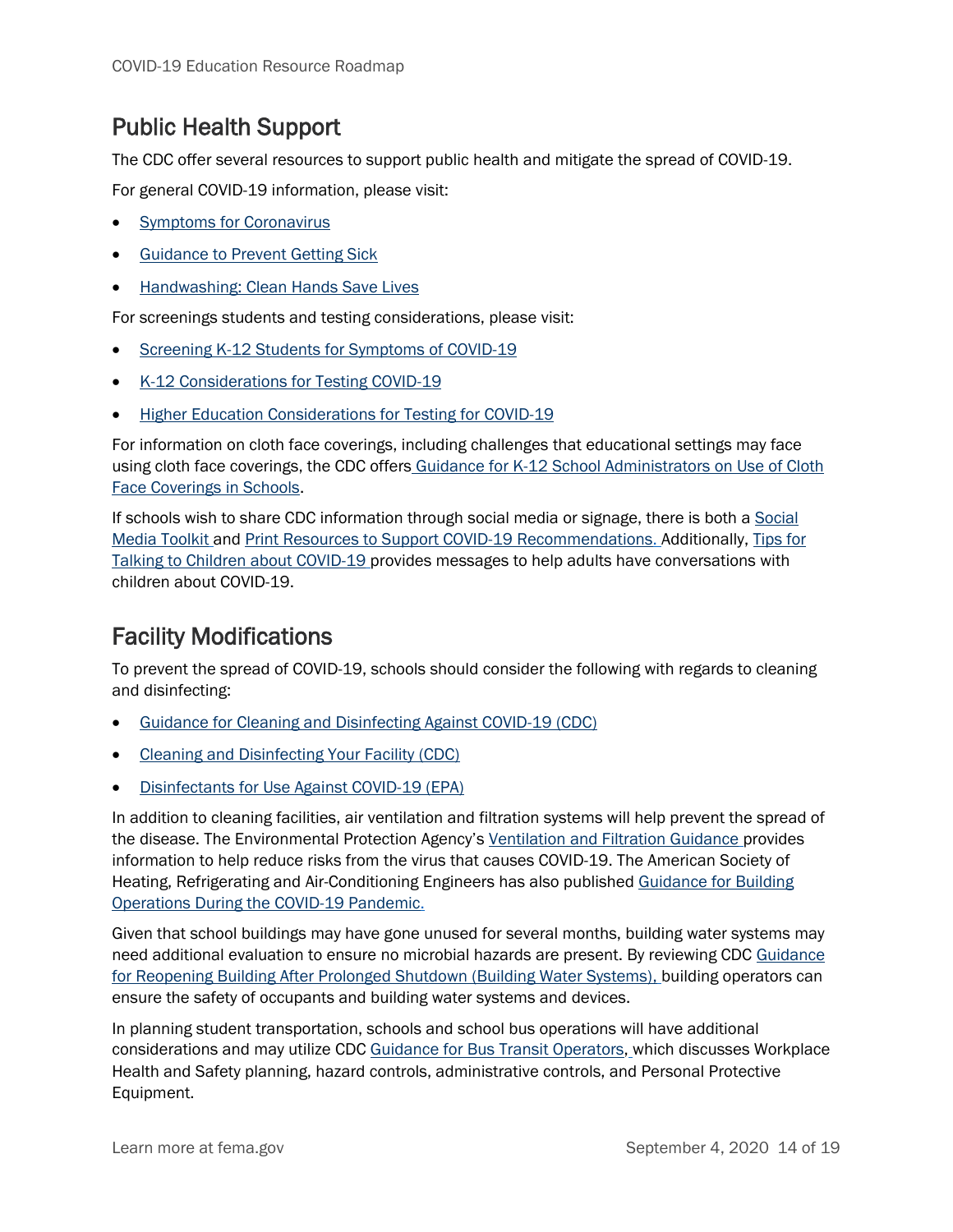#### Virtual Learning

The Department of Education has collected resources on [Resources for Learning at Home,](https://www.ed.gov/coronavirus/resources-for-learning-at-home) and the Student Privacy Policy Office (SPPO)'s [Family Educational Rights and Privacy ACT \(FERPA\)](https://studentprivacy.ed.gov/sites/default/files/resource_document/file/FERPA%20%20Virtual%20Learning%20032020_FINAL.pdf) and Virtual [Learning Resource List.](https://studentprivacy.ed.gov/sites/default/files/resource_document/file/FERPA%20%20Virtual%20Learning%20032020_FINAL.pdf) The Department of Education will also be releasing a forthcoming [Parent and](https://tech.ed.gov/parentDLG)  [Family Digital Learning Guide.](https://tech.ed.gov/parentDLG)

The Department of Education's Office of Elementary and Secondary Education (OESE) has resources for teachers, districts, states, parents and families, and schools on [Continuity of Learning](https://oese.ed.gov/resources/continuity-of-learning/) despite disruptions. For virtual learning, [Learning at Home](https://oese.ed.gov/resources/learning-at-home/) technical assistance resources are available for teachers, states, parents and families, schools, and colleges. Additional Federal Resources for [Learning at Home](https://www.ed.gov/coronavirus/resources-for-learning-at-home) are also available, with information from a number of Federal agencies.

The Department of Education's Office of Special Education Programs (OSEP) IDEAS That Work provides resources to implement initiatives that address provisions from the IDEA and Every Student Succeeds Act (ESSA). This includes a [database of resources for continuity of learning during COVID-](https://osepideasthatwork.org/continuity-learning-during-covid-19-resource-database)[19](https://osepideasthatwork.org/continuity-learning-during-covid-19-resource-database) such as strategies for online learning during a COVID-19 outbreak, recommendations for parent engagement, and a webinar on online education and website accessibility. In addition, OSEP provides a webinar on [Resources and Practices to Support Back to School and Continuity of Learning](https://osepideasthatwork.org/continuity-learning-during-covid-19)  [During COVID-19.](https://osepideasthatwork.org/continuity-learning-during-covid-19)

The Federal Communications Commission has announced the [Keep Americans Connected](https://www.fcc.gov/keep-americans-connected) initiative in response to the COVID-19 pandemic which promotes broadband and telephone connectivity.

The [Keep Calm and Connect All Students](https://medium.com/keep-calm-and-connect-all-students) blog series, produced by the Department of Education Office of Educational Technology (OET), will share reflection questions, highlight promising solutions, and describe effective practices in a concise, readable, and actionable way.

#### Operations and Personnel

In preparing to reopen and for continued school operations, planners have several resources and technical assistance centers available to guide their decisions. Please visit [Returning to School](https://oese.ed.gov/resources/returning-to-school/) for more information, as well as the featured technical assistance centers:

- [Readiness and Emergency Management for Schools](https://rems.ed.gov/)
- [Schools' First and Forever Responders: Preparing and Supporting Teach](https://compcenternetwork.org/sites/default/files/archive/TeacherSupportBrief-FINAL.pdf)ers
- [Return to School Resources](https://www.compcenternetwork.org/sites/default/files/Returning%20to%20School%20Toolkit%20for%20Principals.pdf)

#### Other Services to Children and Families

For stress management information, please visit the CDC resources on coping with stress:

- [Guidance on Coping with Stress](https://www.cdc.gov/coronavirus/2019-ncov/daily-life-coping/managing-stress-anxiety.html)
- [How to Cope with Job Stress](https://www.cdc.gov/coronavirus/2019-ncov/community/mental-health-non-healthcare.html)

For child care programs that remain open, [Child Care Program Guidance](https://www.cdc.gov/coronavirus/2019-ncov/community/schools-childcare/guidance-for-childcare.html) offers supplemental guidance for program providers. The Head Start Community can find COVID-19 related resources and updates as well at the [Head Start](https://eclkc.ohs.acf.hhs.gov/about-us/coronavirus/ohs-covid-19-updates) COVID-19 page. Families can also visit CDC [Guidance for](https://www.cdc.gov/coronavirus/2019-ncov/daily-life-coping/checklist-household-ready.html)  [Households](https://www.cdc.gov/coronavirus/2019-ncov/daily-life-coping/checklist-household-ready.html) for information on protecting your household from COVID-19. The U.S. Department of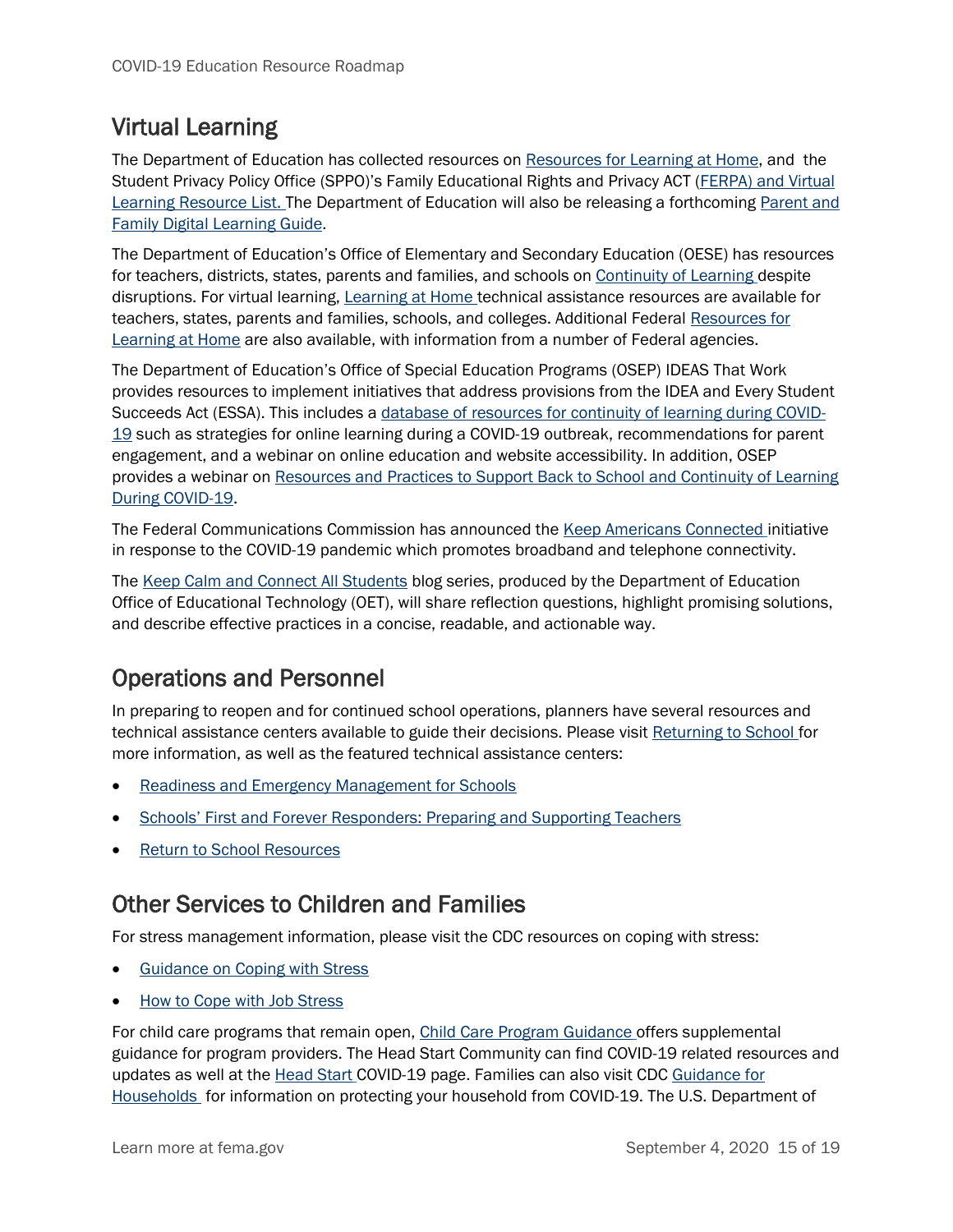Health and Human Services (HHS) Administration for Children and Families (ACF) offers extensive literature on child welfare issues through the [Child Welfare Information Gateway.](https://www.childwelfare.gov/)

General information on student and school safety is available at [Safe School Environments.](https://oese.ed.gov/resources/safe-school-environments/) Additionally, [Social Emotional and Behavioral Support](https://oese.ed.gov/resources/social-emotional-behavioral-support/) provides resources for parents and families, educations and schools, and districts, as well as technical assistance centers and center collaborations.

The Center on Positive Behavioral Interventions and Supports (PBIS), in partnership with the Center for Parent Information and Resources, has developed 4 Resources to Support Students During the [Pandemic](https://www.pbis.org/announcements/4-resources-to-support-students-during-the-pandemic?utm_content=&utm_medium=email&utm_name=&utm_source=govdelivery&utm_term=) for teachers and families to support their students and children in distance learning environments to promote students' social and emotional growth and to create safe, predictable, and positive education settings during the COVID-19 outbreak.

The [IRIS Center](https://iris.peabody.vanderbilt.edu/) has provided a module based online resource for parents to support their children's [learning during COVID-19.](https://iris.peabody.vanderbilt.edu/module/c19/) Key elements of this resource include an overview of the challenge parents are facing supporting their children's education during COVID-19 and a list of additional COVID-19 education references and resources.

#### Special Considerations

Students with disabilities may require additional considerations. For additional information, please visit the [Department of Education Office of Special Education and Rehabilitative Services website](https://www2.ed.gov/about/offices/list/osers/index.html) in which many of the resources are equally applicable for all children and their families. The OESE also offers information on [Supporting Special Populations.](https://oese.ed.gov/resources/supporting-special-populations/) The National Center for Systematic Improvement has a [COVID-19 Resource Hub,](https://ncsi.wested.org/) which includes additional information for Birth-Five COVID-19 Response and COVID-19 parent center links. The [Office of Special Education Programs](https://www2.ed.gov/about/offices/list/osers/osep/index.html) provides a [repository of several federal resources](https://osepideasthatwork.org/continuity-learning-during-covid-19-resource-database) for stakeholders through the [IDEAS that Work](https://osepideasthatwork.org/) website regarding [Continuity of Learning During COVID-19 t](https://osepideasthatwork.org/continuity-learning-during-covid-19)o meet the educational, behavioral, and emotional needs of children and youth with disabilities through remote and virtual learning. The Department of Education provides several guidance documents concerning services for children, students, and individuals with disabilities in the COVID-19 environment including the Questions and [Answers on Providing Services to Children with Disabilities During the COVID-19 Outbreak](https://www2.ed.gov/policy/speced/guid/idea/memosdcltrs/qa-covid-19-03-12-2020.pdf) document.

Concerning online education accessibility, the Department of Education's Office for Civil Rights (OCR) offers a [Short Webinar on Online Education and Website Accessibility Webinar-](https://www.youtube.com/watch?v=DCMLk4cES6A) VIDEO.

For more information regarding English Learners, please see the Department of Education's [Fact](https://www2.ed.gov/documents/coronavirus/covid-19-el-factsheet.pdf)  [Sheet on Providing Services to English Learners during the COVID-19 Outbreak,](https://www2.ed.gov/documents/coronavirus/covid-19-el-factsheet.pdf) which outlines States' responsibilities to English Learners (ELs) and their parents. In addition, the National Clearing House for English Language Acquisition provides a link for resources to support English language [learners \(ELLs\)](https://ncela.ed.gov/new-ensuring-continuity-learning-and-operations/sub-page1) through online learning, such as a fact sheet for providing services to ELLs during COVID-19 and critical concepts in distance learning for multilingual learners.

Amidst concerns of potential discrimination against persons perceived to be of Chinese American or Asian descent, the Assistant Secretary for Civil Rights wrote a letter to education leaders on [Preventing and Addressing potential discrimination associated with COVID-19.](https://content.govdelivery.com/accounts/USED/bulletins/27f5130)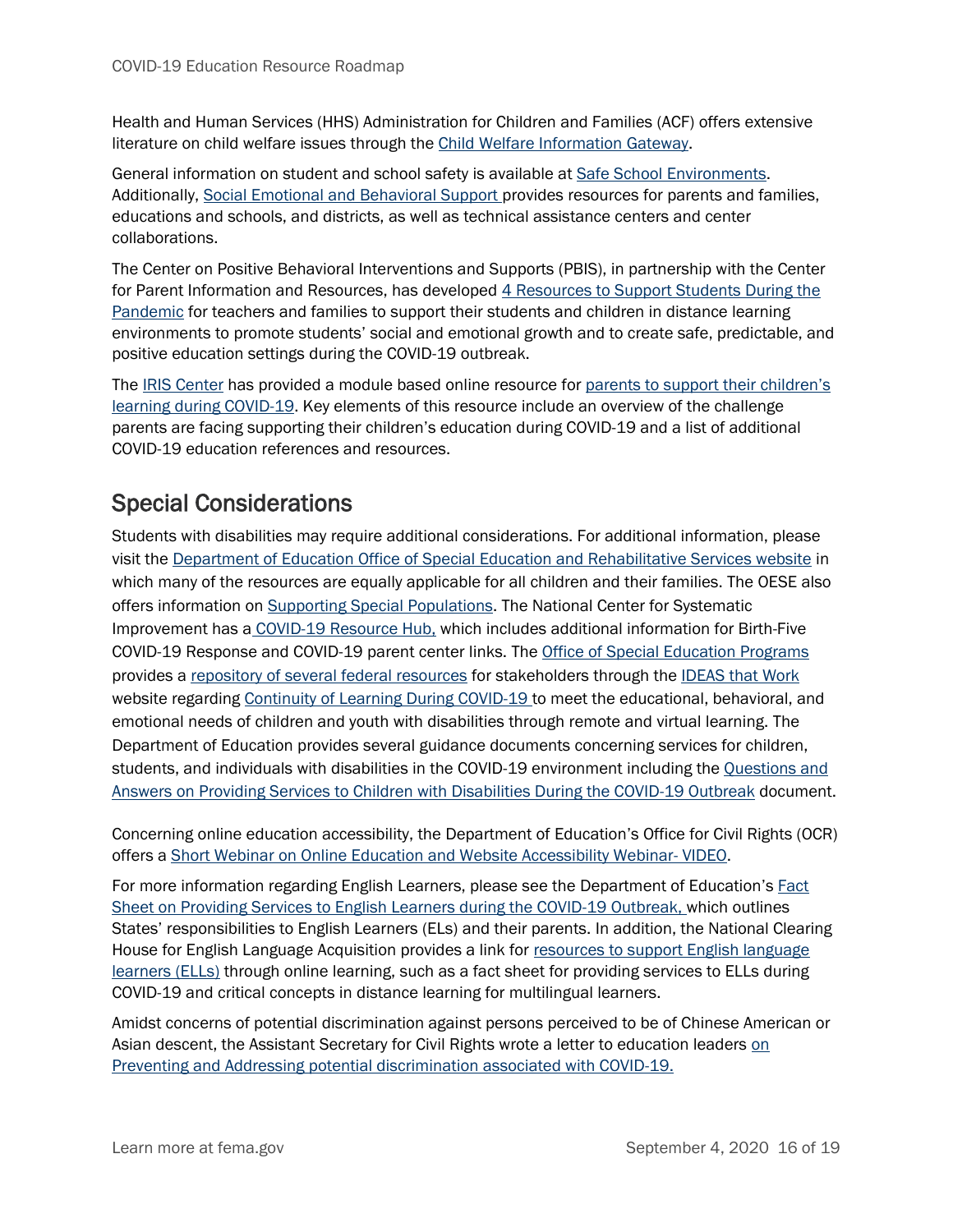For State educational agencies (SEAs) and local operating agencies (LOAs) experiencing challenges in conducting Title 1, Part C – Migrant Education Program (MEP) activities, please see the May 11, 2020 [Fact Sheet: Addressing the Risk of COVID-19 While Serving Migratory Children.](https://results-assets.s3.amazonaws.com/legislation/COVID-19_MEP_Fact_Sheet.pdf)

Additional ED resources will be provided on [COVID-19 Information and Resources for Schools and](https://www.ed.gov/coronavirus)  [School Personnel as they become available.](https://www.ed.gov/coronavirus)

For general questions about HEERF funding and resources, e-mail [HEERF@ed.gov.](mailto:HEERF@ed.gov)

For state-specific ESSERF or GEERF questions, email the Office of State and Grantee Relations at [State.OESE@ed.gov](mailto:State.OESE@ed.gov) ( Ex: [Maine.OESE@ed.gov\)](mailto:Maine.OESE@ed.gov).

All other inquiries concerning ED funding and response for the COVID-19 pandemic should be directed to [COVID-19@ed.gov](mailto:COVID-19@ed.gov) .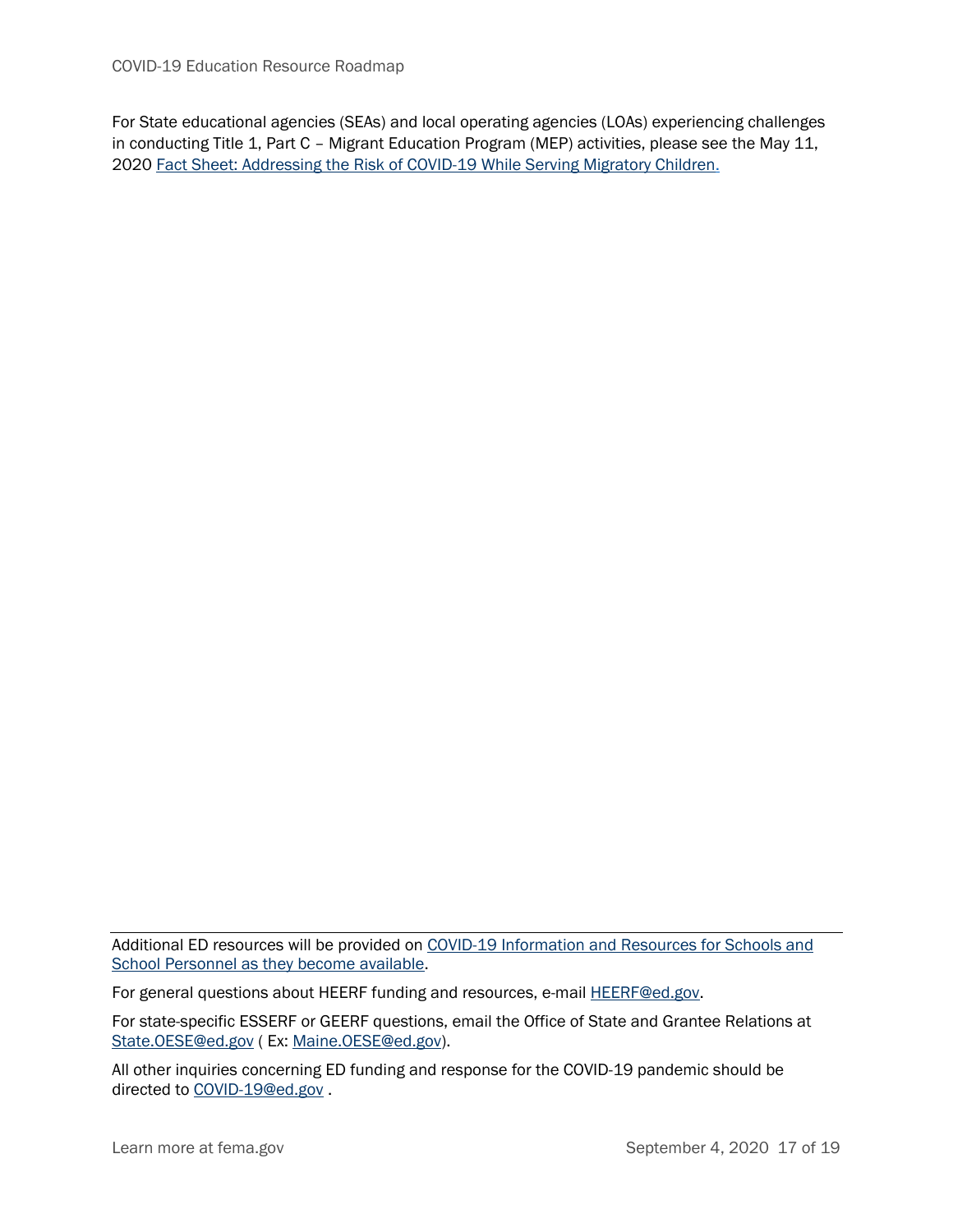## Acronym and Agency Glossary

| 504            | Section 504 of the Rehabilitation Act of 1973                                            |
|----------------|------------------------------------------------------------------------------------------|
| <b>ADA</b>     | Americans with Disabilities Act                                                          |
| <b>ASHRAE</b>  | American Society of Heating, Refrigerating and Air-Conditioning Engineers                |
| <b>CDC</b>     | <b>Centers for Disease Control and Prevention</b>                                        |
| COVID-19       | Coronavirus                                                                              |
| <b>DOI</b>     | U.S. Department of the Interior                                                          |
| <b>DOL</b>     | U.S. Department of Labor                                                                 |
| <b>ED</b>      | U.S. Department of Education                                                             |
| EL.            | English Learner                                                                          |
| <b>EPA</b>     | U.S. Environmental Protection Agency                                                     |
| <b>FCC</b>     | <b>Federal Communications Commission</b>                                                 |
| <b>HHS/ACF</b> | U.S. Department of Health and Human Services/Administration for Children and<br>Families |
| <b>HUD</b>     | U.S. Department of Housing and Urban Development                                         |
| <b>IDEA</b>    | Individuals with Disabilities Education Act                                              |
| <b>IES</b>     | Institute of Education Sciences                                                          |
| <b>IRS</b>     | <b>Internal Revenue Service</b>                                                          |
| <b>LEA</b>     | <b>Local Education Agencies</b>                                                          |
| <b>LOA</b>     | <b>Local Operating Agencies</b>                                                          |
| <b>MEP</b>     | <b>Migrant Education Program</b>                                                         |
| <b>NTIA</b>    | National Telecommunications and Information Administration                               |
| <b>OCR</b>     | Office for Civil Rights                                                                  |
| <b>OESE</b>    | Office of Elementary and Secondary Education                                             |
| <b>OET</b>     | Office of Educational Technology                                                         |
| <b>OSEP</b>    | Office of Special Education Programs                                                     |
| <b>OSERS</b>   | Office of Special Education and Rehabilitative Services                                  |
| <b>PHE</b>     | <b>Public Health Emergency</b>                                                           |
| <b>PPE</b>     | <b>Personal Protection Equipment</b>                                                     |
| <b>SEA</b>     | <b>State Education Agencies</b>                                                          |